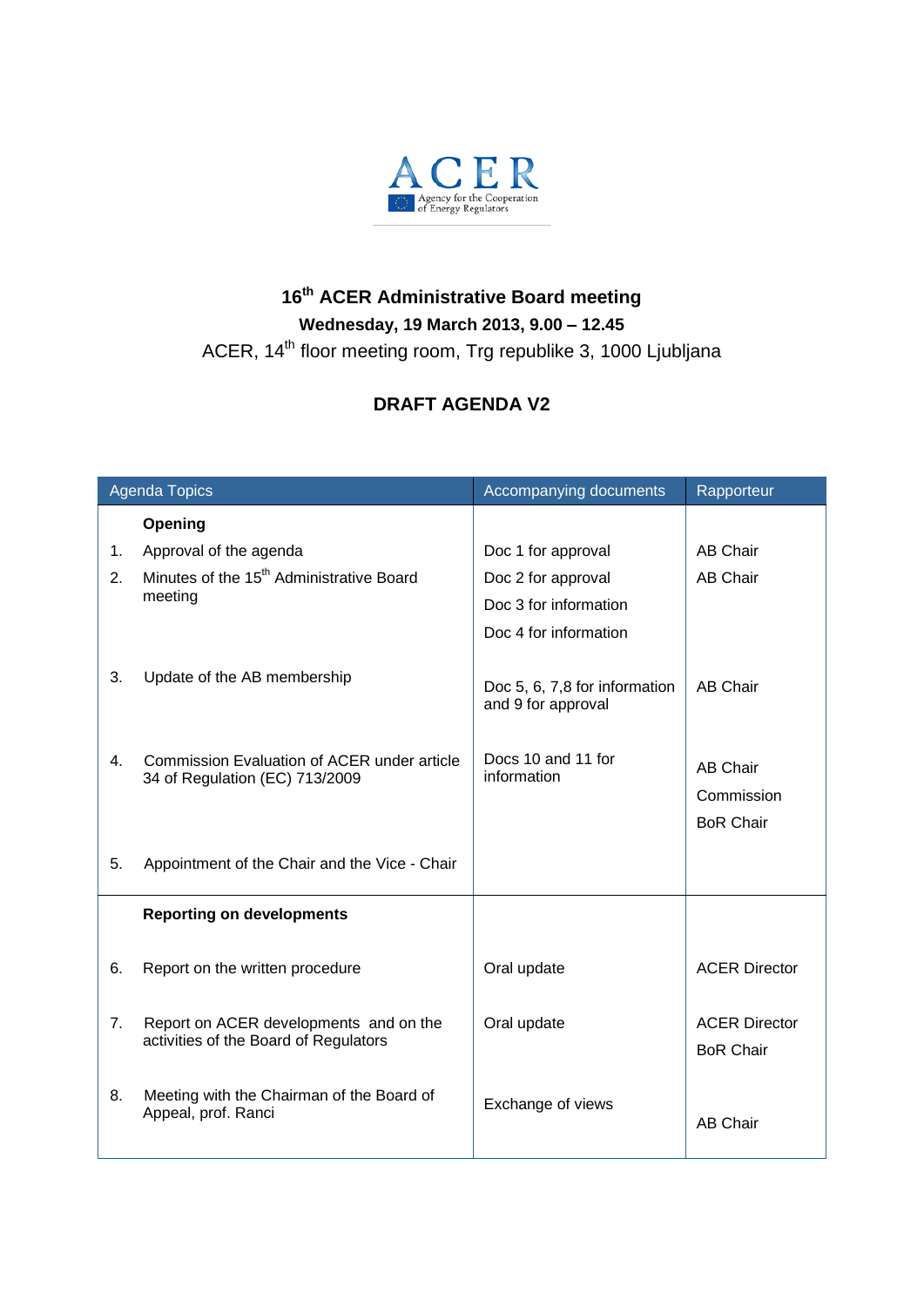| <b>Agenda Topics</b> |                                                                                                                                                                                                                       | Accompanying documents                                                         | Rapporteur                              |
|----------------------|-----------------------------------------------------------------------------------------------------------------------------------------------------------------------------------------------------------------------|--------------------------------------------------------------------------------|-----------------------------------------|
|                      | <b>General ACER work</b>                                                                                                                                                                                              |                                                                                |                                         |
| 9.                   | Review of 2014 Work programme                                                                                                                                                                                         | Doc 12 for adoption                                                            | <b>ACER Director</b>                    |
|                      | 10. Work Programme 2015 - priorities                                                                                                                                                                                  | Doc 13 for information                                                         | <b>ACER Director</b>                    |
|                      | <b>Administrative work</b>                                                                                                                                                                                            |                                                                                |                                         |
|                      | 11. MSPP 2015-2017                                                                                                                                                                                                    | Doc 14 for information<br>Doc 15 for approval                                  | Commission<br><b>ACER Director</b>      |
|                      | 12. Estimate of Revenue and expenditure for 2015                                                                                                                                                                      | Doc 16 for adoption                                                            | <b>ACER Director</b>                    |
|                      | 13. Annual Internal Audit Report for 2013                                                                                                                                                                             | Docs 17 and 18 for<br>information                                              | <b>AB Chair</b><br><b>ACER Director</b> |
|                      | 14. Declarations of Interest for 2014                                                                                                                                                                                 | Oral Update                                                                    | <b>AB Chair</b>                         |
|                      | 15. ICT Strategy                                                                                                                                                                                                      | Doc 19 for information<br>Doc 20 for approval                                  | <b>ACER Director</b>                    |
|                      | 16. Information on changes in education allowance<br>scheme                                                                                                                                                           | Oral update                                                                    | <b>ACER Director</b>                    |
|                      | 17. Authorisation of publication of an article                                                                                                                                                                        | Doc 21 for approval                                                            | <b>ACER Director</b>                    |
|                      | 18. 18. 2014 AB Decisions, by delegation of the<br>Administrative Board to the Chairman via<br>Decision AB 05bis/2010 of 21 September 2010                                                                            | Docs 22 and 23 for<br>information<br>(decisions since last AB<br>meeting only) | <b>AB Chair</b>                         |
|                      | <b>AOB</b>                                                                                                                                                                                                            |                                                                                |                                         |
|                      | <b>Annual Conference</b>                                                                                                                                                                                              |                                                                                | <b>ACER Director</b>                    |
|                      | The meeting will be followed by the joint<br>lunch with the ITRE Committee Delegation<br>(Mr Turmes, Ms Jordan and Mr Chichester),<br>together with the Chairman of the BoR, BoR<br>members, and the Chair of the BoA | $14th$ floor                                                                   |                                         |